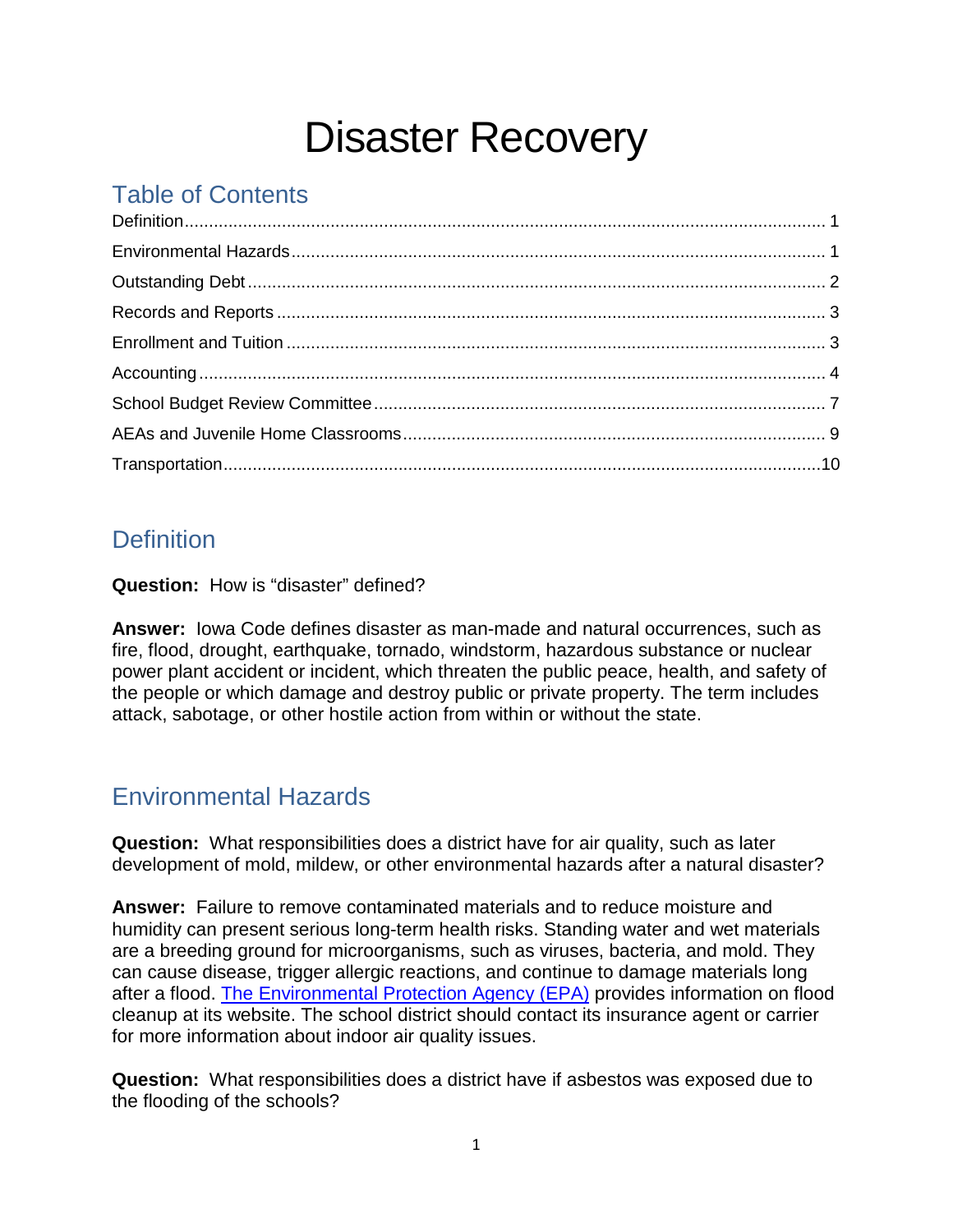**Answer:** School districts and AEAs that have buildings affected by flooding need to review their asbestos "Operations and Maintenance" plan and follow the Asbestos Hazard Emergency Response Act (AHERA) regulations. Operations and maintenance programs are developed for facilities to provide in-place management of asbestoscontaining materials and lead-based paint and include:

- Survey reports and requirements to reassess condition of materials,
- Procedures for responding to emergency releases of materials,
- Procedures to communicate hazards to employees and contractors, and
- Requirements for training of individuals working with materials.

The presence of asbestos in high-activity public buildings such as schools presents the opportunity for inadvertent disturbance and potential exposure. The Environmental Protection Agency (EPA) created a website addressing asbestos in schools. This resource contains information on the AHERA, asbestos management in schools, a summary of health effects of asbestos, questions about asbestos in schools, and useful links to other EPA and non-EPA resources. To learn more visit [here.](http://www2.epa.gov/asbestos/school-buildings%23requirements) In addition to the requirements pursuant to AHERA, school districts and AEAs need also to comply with the National Emissions Standards for Hazardous Air Pollutants (NESHAP), found at 40 CFR Part 61, Subpart M. It requires that owners or operators of facilities notify the appropriate authority (usually the state air pollution control agency) before demolishing or renovating facilities. School districts will need to contact the NESHAP Coordinator at the Iowa Department of Natural Resources.

**Question:** What can a district do if classroom chemicals were exposed to water?

**Answer:** School districts should not handle or remove classroom chemicals that were exposed to water such as through flood contamination. The district should contact an environmental services disposal company. The school district should also contact its insurance agent or carrier for more information about contaminated classroom chemicals.

#### <span id="page-1-0"></span>Outstanding Debt

**Question:** If a district has already issued general obligation or revenue bonds, but the building on which the bonds were issued has been destroyed, can it change the purposes of the bond proceeds?

<span id="page-1-1"></span>**Answer:** A school board that may be facing this situation should contact its bond counsel to discuss its options.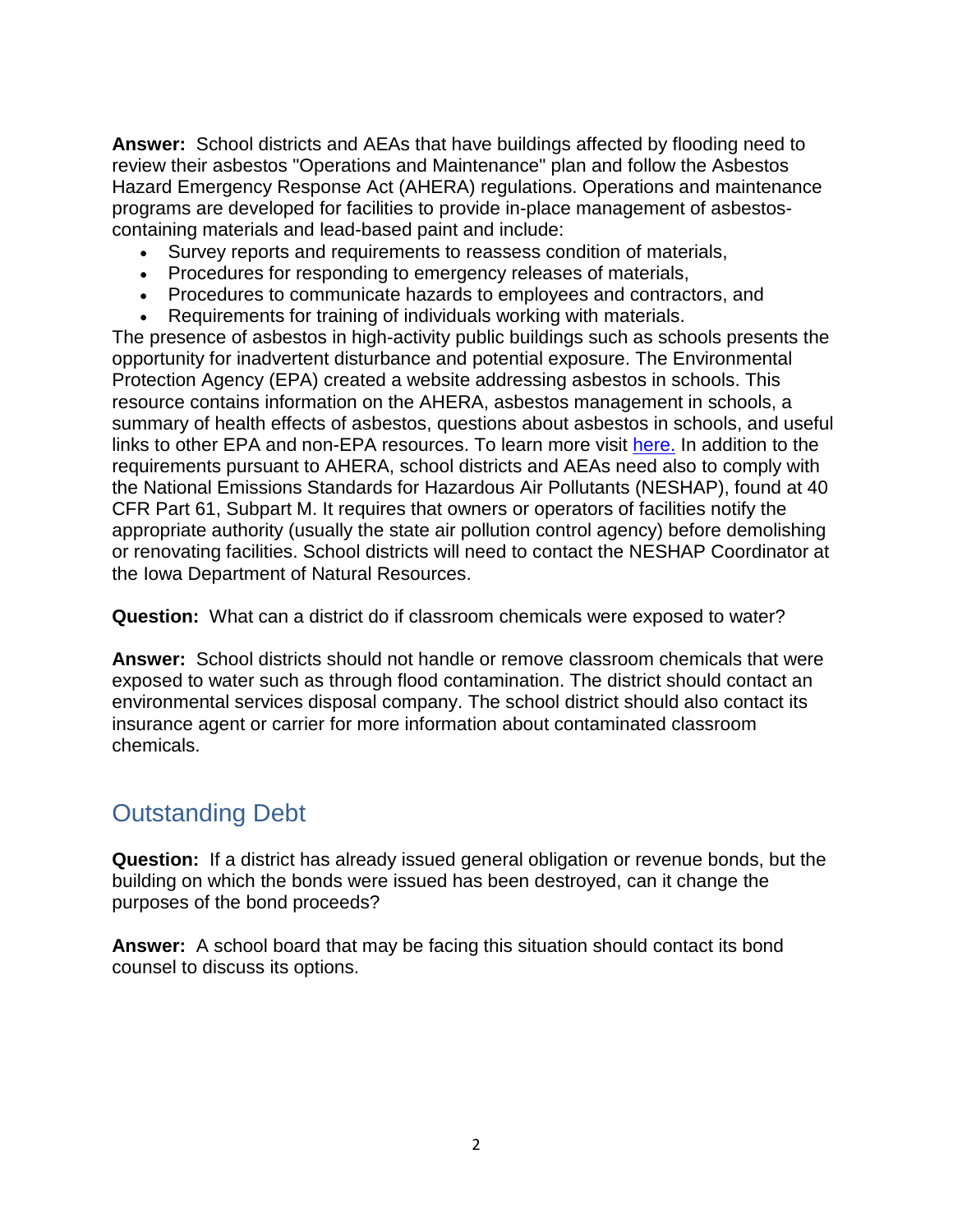#### Records and Reports

**Question:** What is the responsibility of a school district that has lost permanent records, including student, financial, employee, school board-related, transportation, food service, and other records?

**Answer:** The school must do what it can to retrieve or recreate these documents. Such steps may include talking to teachers about information still available from the teachers' grade books for student records or using local newspapers which publish minutes of board meetings as a source for recreating school board records. Make a note of the type of disaster, the date, and that the records were destroyed.

**Question:** If necessary, can a district request permission to file data submissions to the Iowa Department of Education later than the due date?

**Answer:** School districts, area education agencies, and community colleges affected by a natural disaster must notify the contact person for the data collection to request an extension to the due date for a data submission. Many of the data collected by the Department are in turn reported to the federal government, and the Department must notify the federal government of any changes or delays.

#### <span id="page-2-0"></span>Enrollment and Tuition

**Question:** When a student attends school in a district in which the student's family is temporarily relocated, what is the obligation of the original district regarding transmission of student records?

**Answer:** The original district must give copies of all records that the new district of temporary enrollment reasonably needs to serve the best interests of the displaced student. In some cases, this may be the bare minimum "transcript-type" information. In all cases, full copies of IEPs and 504 plans must be provided. When in doubt, pass along any information that will assist the school of temporary enrollment to best serve the student.

**Question:** Must students who transfer to a new district because their family was displaced by the natural disasters comply with the athletic eligibility transfer rule?

**Answer:** This will be determined through an agreement among the Iowa Department of Education, the Iowa High School Athletic Association, and the Iowa Girls High School Athletic Union to accommodate secondary students whose families are displaced by natural disasters. Ordinarily, the transfer rule requires high school students who transfer from one school to another without a contemporaneous parental move to sit out 90 consecutive school days from varsity level competition in interscholastic sports. Depending on the nature and longevity of the natural disasters, the agreement could include that displaced students will be held harmless.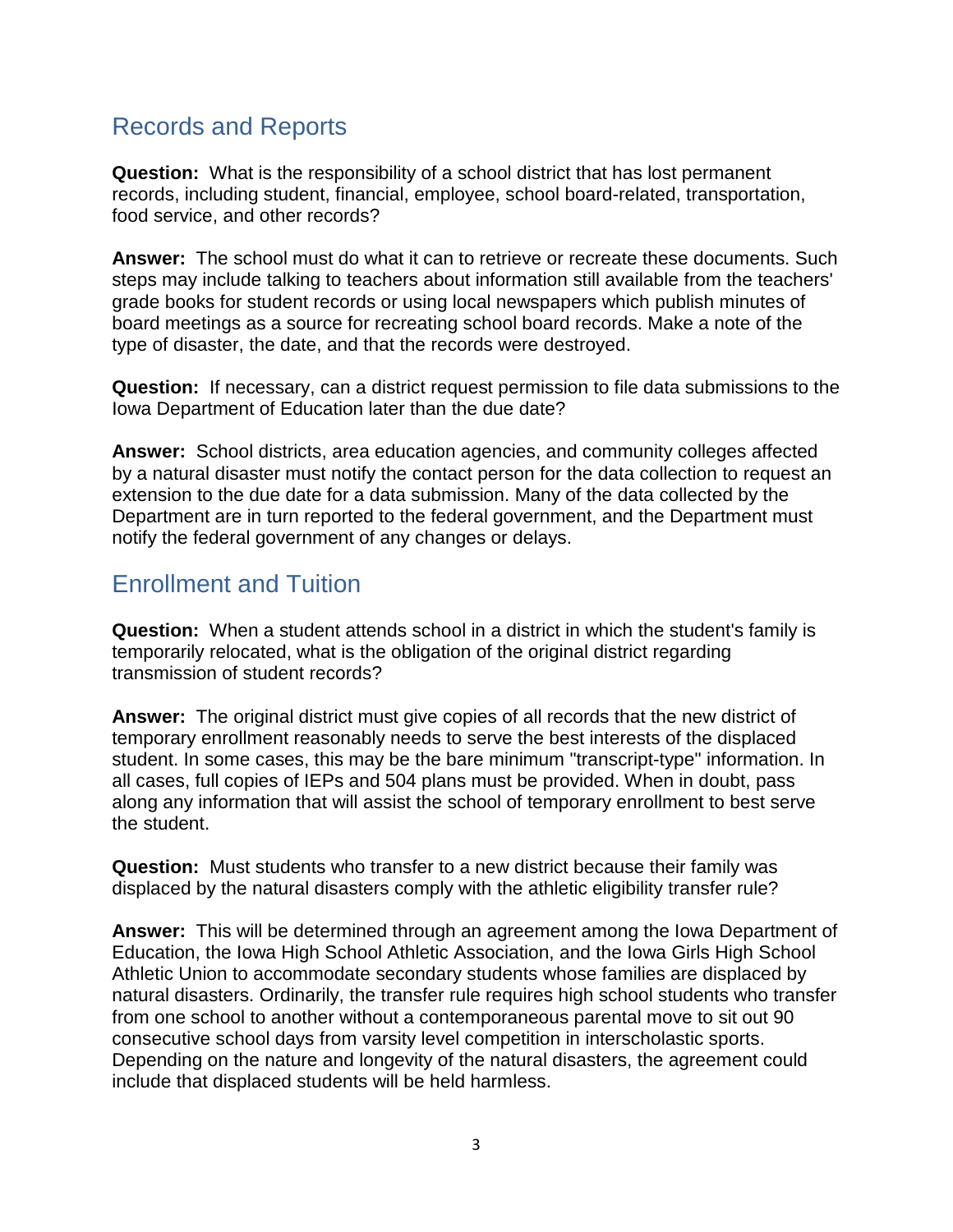**Question:** If Iowa resident students have temporarily moved into one or more other Iowa school districts because their homes were damaged by flooding or tornados, and the family has declared its intent to return to the resident district when their home is repaired, can the original resident district still count the student as a resident student?

#### **Answer:** Yes.

- 1. Districts, both resident and receiving, must ascertain whether displaced families intend to return within a reasonable period of time (18 months, for example) to their pre-disaster resident district. The districts should obtain the intent and expected date of return in writing, signed by the parent or guardian.
- 2. The students of displaced families who intend to return and who will continue their education in the resident district without interruption are to be included on the certified enrollment of the resident district.
- 3. The students of displaced families who intend to return but whose education will be provided in the district of temporary location of the family also are to be included on the certified enrollment of the resident district. The resident district will pay tuition to the serving district for the days served.
- 4. Families are not to use open enrollment for these temporary situations; open enrollment funding does not include all of the funding that accrues to a district per certified enrollment of a resident student. Open enrollment is appropriate if a family is displaced from District A to District B, but desires that their children attend District C.
- 5. The students of displaced families who do not intend to return, will be enrolled as residents of the school district where the family is living. Open enrollment is appropriate if the family moved into District B and does not intend to return to residency in District A, but desires that their children attend District A or District C.

# <span id="page-3-0"></span>Accounting

**Question:** What special accounting procedures should be implemented for recording expenditures related to the disaster recovery?

**Answer:** Initially code all expenditures related to disaster recovery to a districtassigned project number (between 8001 and 9999) in the fund appropriate for the type of expenditure unless the portion that will be covered by grants is known. Use a separate capital projects fund for infrastructure expenditures, if significant, otherwise the Physical Plant and Equipment (PPEL) Fund or the SAVE capital project can be used. Use the general fund for operating expenditures (such as replacement of supplies, textbooks, etc.). Equipment replacements will be made from funds as allowed by Code, which would include the General Fund and sometimes PPEL (IC 298.3(3)) or sometimes the SAVE Fund. Any amounts reimbursed by federal or state funding would be coded to the project number assigned to the applicable federal or state funding and deposited into the same fund as the expenditures were accounted for that are being reimbursed.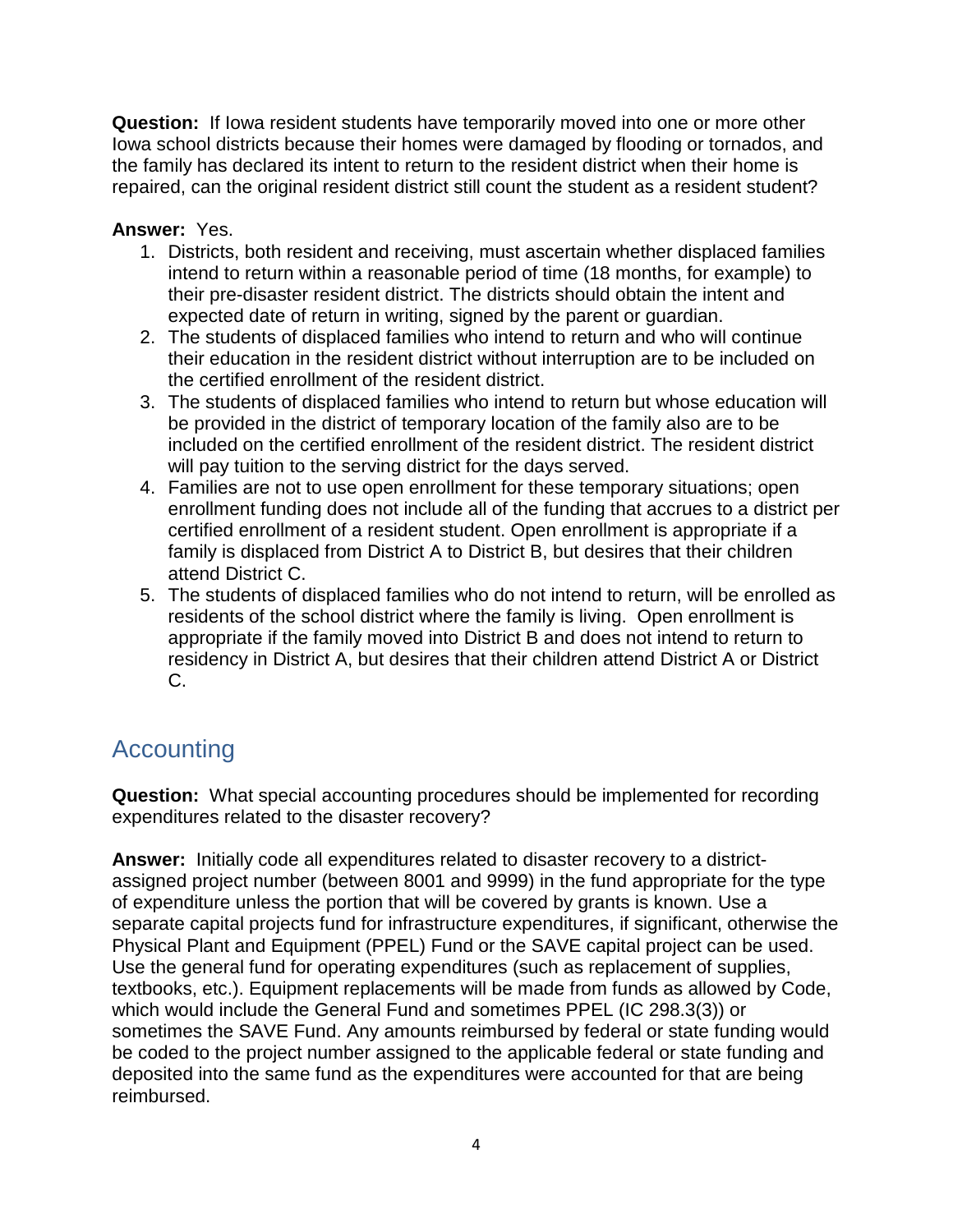**Question:** What are the accounting procedures for revenues and related expenditures for disaster assistance payments?

**Answer:** School districts will use the source code assigned to the revenue source and use the assigned project code for grant revenues and related expenditures. The most common source codes districts will use are 4566, Public Assistance Grants (FEMA Disaster Assistance) (CFDA 97.036); 3272 Iowa disaster assistance (IC 29C.6(17)), and 5311 Compensation for loss of fixed assets; or 6410 Compensation for Significant Loss of Fixed Assets. Donations from private sources are recorded in source 1920, or in source 6420, if significant.

**Question:** What fund must a district use for cleanup from the disaster?

**Answer:** According to federal guidance, cleaning required due to a natural disaster is an operation and maintenance cost (General Fund).

**Question:** What fund must a district use for insurance proceeds it receives?

**Answer:** The insurance proceeds will be receipted into the fund replacing or repairing the damaged assets for which the insurance proceeds were paid.

**Question:** Can insurance deductibles be recorded as a transfer from the Management Fund to the General Fund?

**Answer:** Expenditures for all operating costs, including the replacement of supplies, textbooks, and other operating costs would be reported in the General Fund. Expenditures for all capital costs, including for infrastructure demolition, repairs, and new construction would be reported in a Capital Projects Fund. Districts may transfer funds from the Management Fund to the General Fund or to the Capital Projects Fund, as appropriate, for the deductible amount, provided it was submitted to insurance and would have been reimbursed except for the fact that it is within the deductible amount.

**Question:** What are the implications of disaster-related expenditures incurred over several months or years?

**Answer:** Depending on the amount of expenditures, districts may need to amend their certified budgets if any of the budget control lines will be exceeded. Any work completed, but not paid for, would be recorded as an expenditure and payable on the district's records. Claims for reimbursement would be recorded as a receivable and a revenue if received within 60 days, or a deferred inflow if not received within 60 days.

The district or AEA may establish the disaster recovery fund (a special revenue fund) to account for the financial transactions related to disaster recovery that extend over more than one fiscal year, are normally accounted for in multiple other funds, and are not required to be accounted for in the emergency levy fund. Establishment of a disaster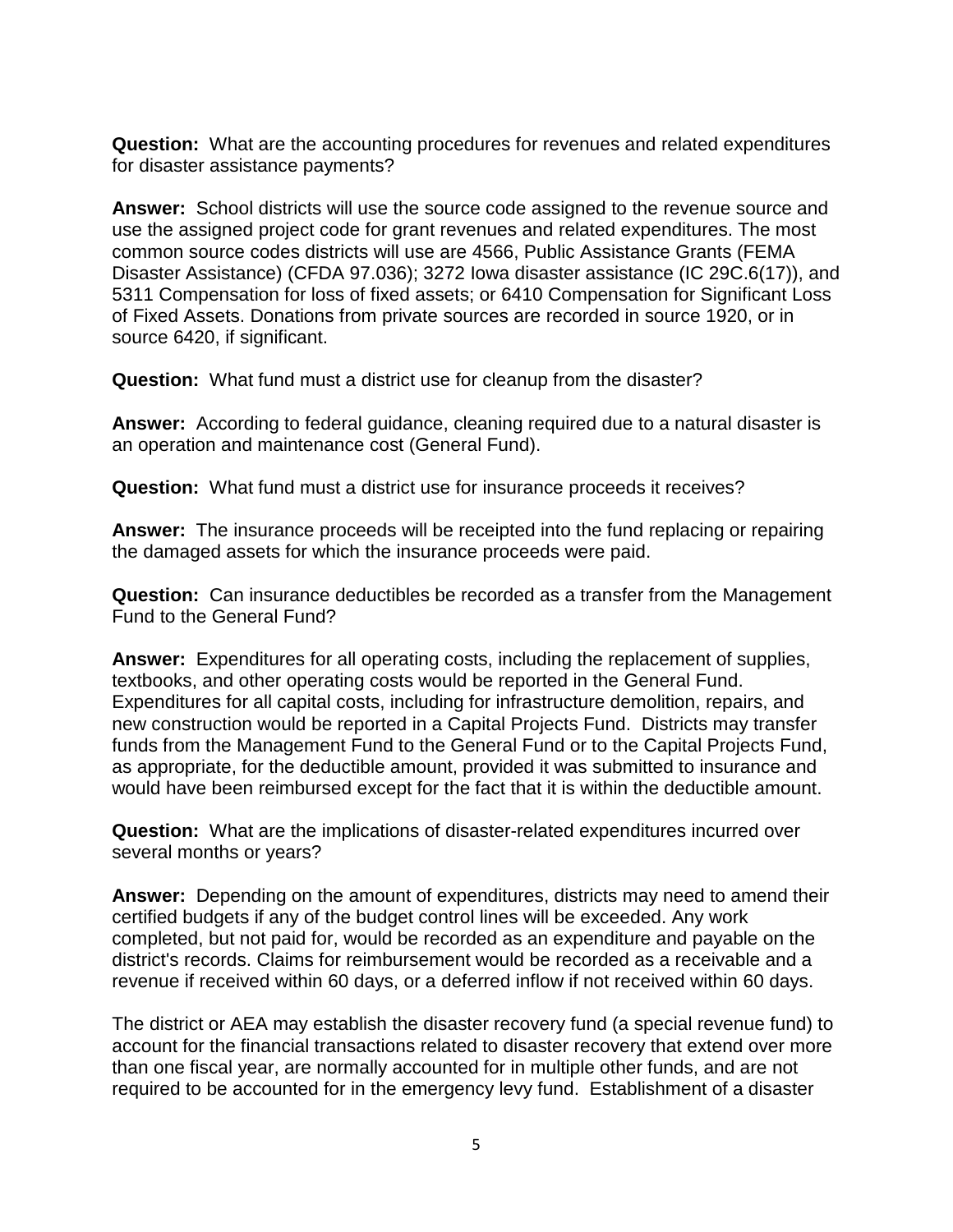recovery fund for a qualified disaster is not required of the district or AEA but is available for the convenience of the district or AEA in accumulating financial information necessary for FEMA or similar grants.

**Question:** What school district fund(s) pay for what expenditures related to disaster recovery?

**Answer:** A district could use a capital projects fund such as PPEL or SAVE for costs associated with new construction, repair, or remodeling. Maintenance costs, such as repainting, will be paid from the General Fund, and are not allowed in PPEL.

**Question:** What assistance is there for teachers and other staff who lost personal items that they were using in the classroom or offices?

**Answer:** Teachers and staff should contact their home owner insurance agents. In addition, they could contact their school administrators in case any personal items might be covered under the district's insurance coverage.

**Question:** Can the district reimburse staff for temporarily using their homes as offices to continue school business due to the disaster?

**Answer:** No. The district could rent available temporary space, include space from other public or private agencies. The staff could work from home if the district allows but would not be paid additionally for doing so.

**Question:** How does a district account for donated portable buildings, equipment, or supplies?

**Answer:** Donated supplies will not be recorded. The fair market value of portable buildings on the date of donation would be included in Fixed Assets, Fund 08. Equipment with a fair market value over \$500 would be included in Fixed Assets, Fund 08, for governmental assets, or in the enterprise fund for enterprise assets, such as nutrition assets.

**Question:** If re-painting every classroom due to flood water damage is extensive and costly, can it then be paid from PPEL?

**Answer:** Repainting would be a maintenance cost and would be paid from the General Fund. PPEL is the proper fund for repairing. If painting is initial painting of walls replaced due to damage to the facilities, the initial painting cost would be part of the construction cost and can be paid from PPEL or SAVE.

**Question:** What procedures must a district follow if it has damaged food commodities of which it needs to dispose?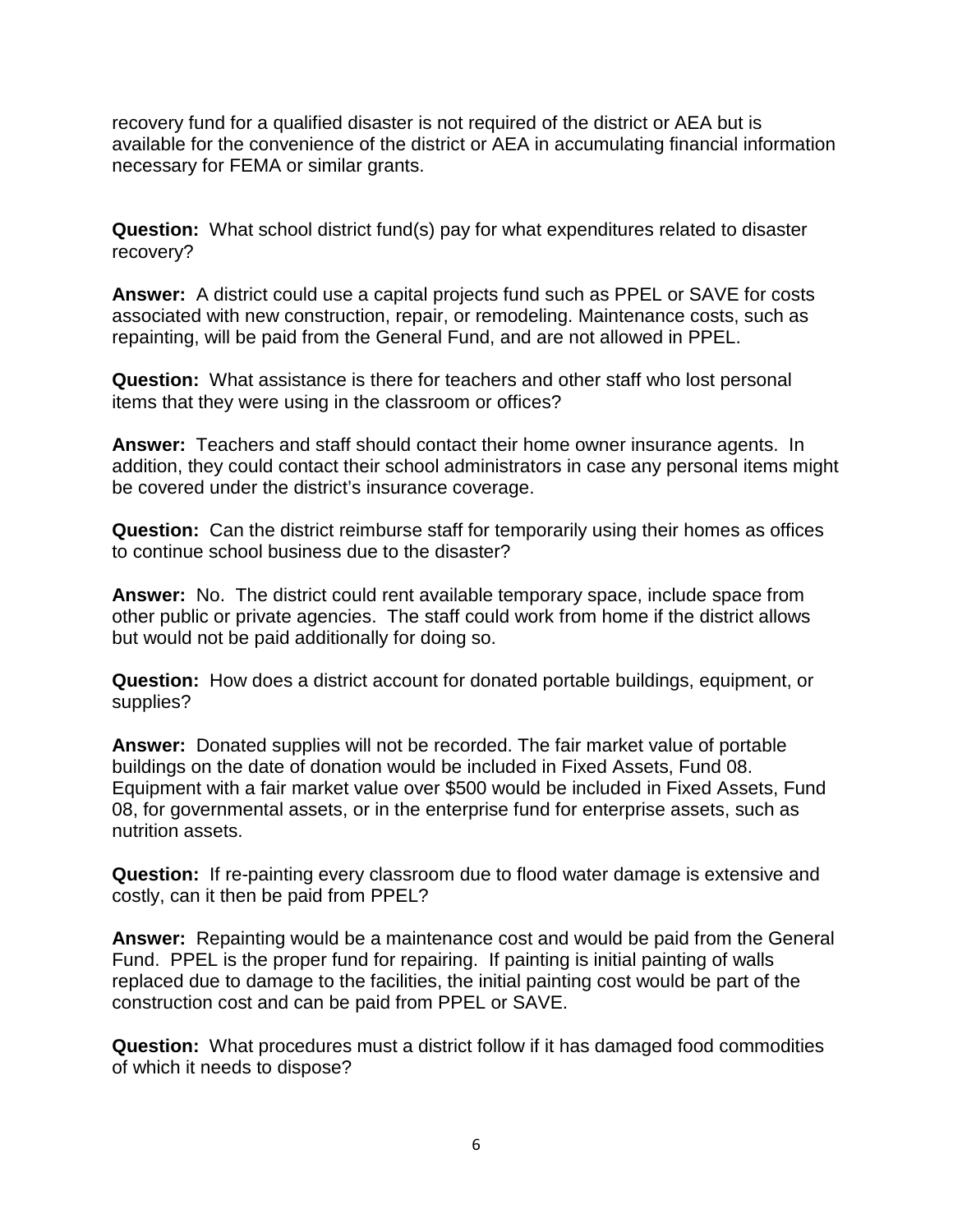**Answer:** The district needs to document any food items that are from USDA by listing the name of the product and the amount of the product that had to be destroyed. A school district does not need permission to dispose of USDA commodities damaged by natural disasters. With the inception of the "Single Inventory" method of warehousing food product, it has been determined that once the food product has been delivered, it is the property of the school district. The district would want to document what was disposed of for insurance purposes. The district may also be eligible for replacement commodities if the State of Iowa has excess inventory.

### <span id="page-6-0"></span>School Budget Review Committee

**Question:** May a district submit a request for additional modified supplemental amount from the School Budget Review Committee (SBRC) for the expenditures related to the disaster?

**Answer:** Yes.A district may request a modified supplemental amount from the SBRC for costs directly related to a natural disaster such as replacement of furnishings, equipment, or supplies from the General Fund, net of all insurance or disaster assistance or lawsuit proceeds received or to be received related to those items. The costs should be unduplicated actual costs not covered by other sources. The exhibits should include a budget listing of itemized total costs exclusively related to the natural disaster, revenues or budget authority provided through FEMA, insurance, lawsuits, or other resources and the balance of costs for which the request is made. If the district made no effort to recover costs through FEMA, insurance, lawsuits, or other appropriate means, explain why in the exhibits. The SBRC will determine which costs will qualify for a modified supplemental amount. (Iowa Code 257.31(5)"b")

**Question:** May a district request a modified supplemental amount from the SBRC for additional personnel costs related to disaster recovery?

**Answer:** Yes.A district may submit a request for a modified supplemental amount from the SBRC for personnel costs that would normally be accounted for in the General Fund if the costs were additional costs as a direct result of the natural disaster. The SBRC will determine what costs, if any, will quality for a modified supplemental amount.

**Question:** When can the district make an SBRC request?

**Answer:** If a district has a documented record of costs directly related to the natural disaster, it can make the request when final actual costs are known, and all FEMA reimbursements and lawsuits are complete or outcomes known.

**Question:** What are the requirements for the district to levy for an emergency levy?

**Answer:** The district board must first seek the permission to levy for the emergency levy from the state appeal board before entering the levy on its certified budget. The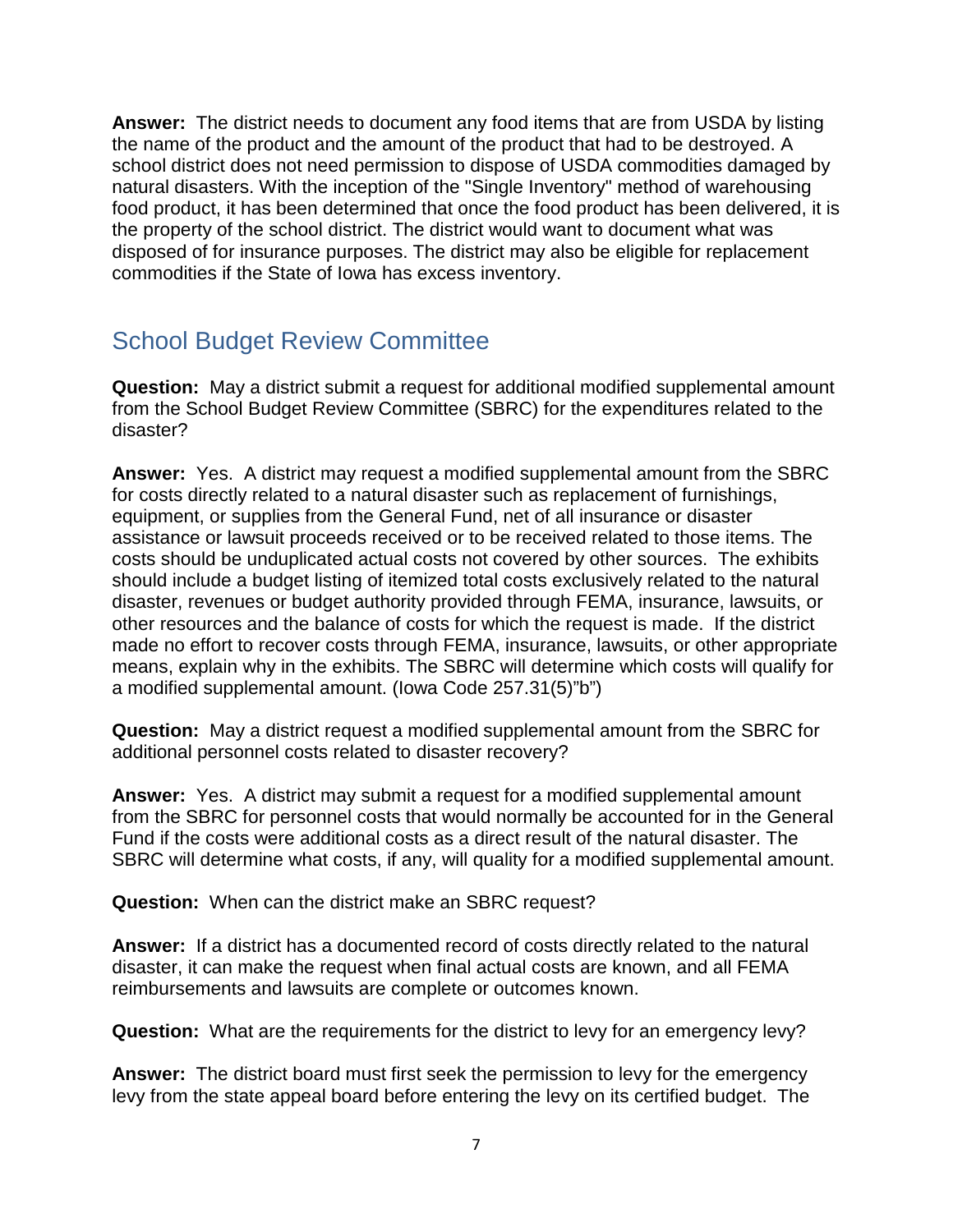purpose of the levy must be to pay costs associated with an event that meets the definition of a disaster and which are incurred within two years of that disaster.

**Question:** How can the emergency levy be used?

**Answer:** Upon the written approval of the SBRC, the school district may transfer money from the emergency levy fund to any other fund of the district for the purpose of meeting deficiencies in a fund arising within two years of a disaster as defined in section 29C.2, subsection 1, as a direct result of that disaster.

**Question**: What documentation would the SBRC require to be submitted by the district related to transferring the funds from the emergency levy fund?

**Answer:** The exhibits submitted to the SBRC to transfer funding should include a copy of the state appeal board approval to implement the levy, a description and date of the disaster, itemized budget of costs, including total costs, anticipated revenues to offset that cost from sources such as, but not limited to, FEMA, insurance or lawsuit proceeds. Include correspondence from FEMA or insurance on coverage and payment. Include an itemized statement of how much of the balance in the emergency levy fund is requested to be transferred to which other fund/s to pay which expenditures. If the transfer is to pay all remaining expenditures from the itemized budget exhibit, then so state.

**Question:** Can the district request to use its General Fund unexpended fund balance for a disaster?

**Answer:** Yes. Iowa Code gives the SBRC authority to authorize a district to spend a reasonable and specified amount from its unexpended fund balance for the costs associated with the demolition or repair of a building or structure in a school district if such costs are necessitated by, and incurred within two (2) years of, a disaster.

**Question:** What documentation does a school district need to provide to the SBRC regarding requests for to use the General Fund unexpended fund balance (a.k.a. secretary's balance) for costs related to natural disasters?

**Answer:** The district will need to provide an itemized list of the costs it has incurred as part of its exhibits to the SBRC. Contact the SBRC liaison for more information. The SBRC guidance on exhibits includes:

- Do not request use of the unexpended fund balance until all final actual costs are known and after insurance and FEMA reimbursements are known and lawsuits are complete.
- Describe the disaster including date of occurrence.
- Include a budget of itemized total costs exclusively related to the natural disaster, revenues/budget authority provided through FEMA, insurance, lawsuits, and other categorical resources, and the balance of costs for which this request is made. The balance should reflect the unduplicated actual costs not covered by other sources.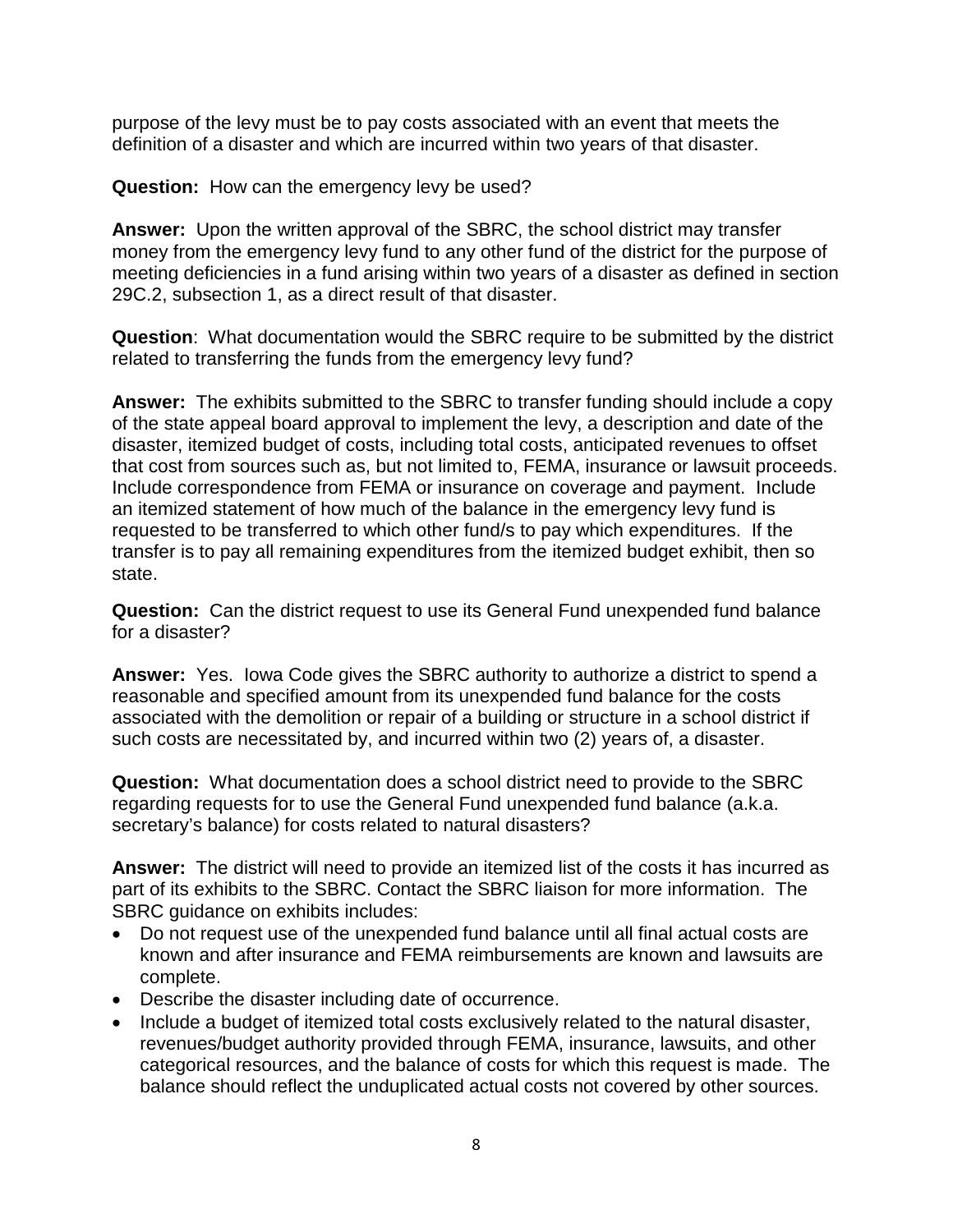- Include a statement that no costs accounted for in a fund other than the General Fund have been included in the budget submitted.
- If the district made no effort to recover costs through FEMA, insurance, lawsuits, or other appropriate means, explain why.
- Identify other available funding sources (PPEL, SAVE, GO bond capital projects) the district has other than the General Fund. Costs that could be paid from the loan proceeds, tax levy, SAVE proceeds, or bond proceeds shall come from those revenues instead of the General Fund. If the district is not using those revenues for the purpose of the request to the SBRC, explain why.
- If the interfund transfer necessary to implement the SBRC-approved use of the unexpended General Fund balance will result in a negative fund balance in the General Fund, explain how the district intends to restore the fund balance in the General Fund to a healthy fund balance.
- Any amount not used for the project as approved by the SBRC must be returned to the unexpended fund balance in the General Fund.
	- o The district is required to give a final accounting of expenditures and the amount of the unexpended fund balance that was actually used for the purposes for which approved by the SBRC, and the amount of any funding being returned to the unexpended balance because it was not needed for the purpose granted.
- Do not include in a request for use of unexpended fund balance any amount to reimburse PPEL, SAVE, or other capital fund for facility repairs because those costs would not be allowable from General Fund money.

**Question:** Can the SBRC authorize facility demolition costs related to natural disasters?

**Answer:** Yes. The SBRC can authorize a district to use its General Fund unexpended fund balance for facility demolition costs if the costs are incurred within two (2) years of the disaster and are necessitated because of the disaster.

#### <span id="page-8-0"></span>AEAs and Juvenile Home Classrooms

**Question:** In what fund will recovery effort costs related to Juvenile Home classrooms be recorded?

**Answer:** Area education agencies (AEAs) will record activity related to the Juvenile Home classrooms in the Juvenile Home Fund.

**Question:** For Juvenile Homes, what are the classroom expenditure limitations to replace furnishings, equipment, and supplies destroyed in the natural disaster? **Answer:** The continuing classroom limitations would apply. However, the AEA can request a waiver for the additional expenditures due to the disaster recovery. To do so, the AEA will submit a letter or email requesting a waiver of Rule 281-63.18(1)"d" for maximum classroom costs and will need to provide an itemized list of costs it has incurred due to the disaster. The maximum waiver amount allowable is for the maximum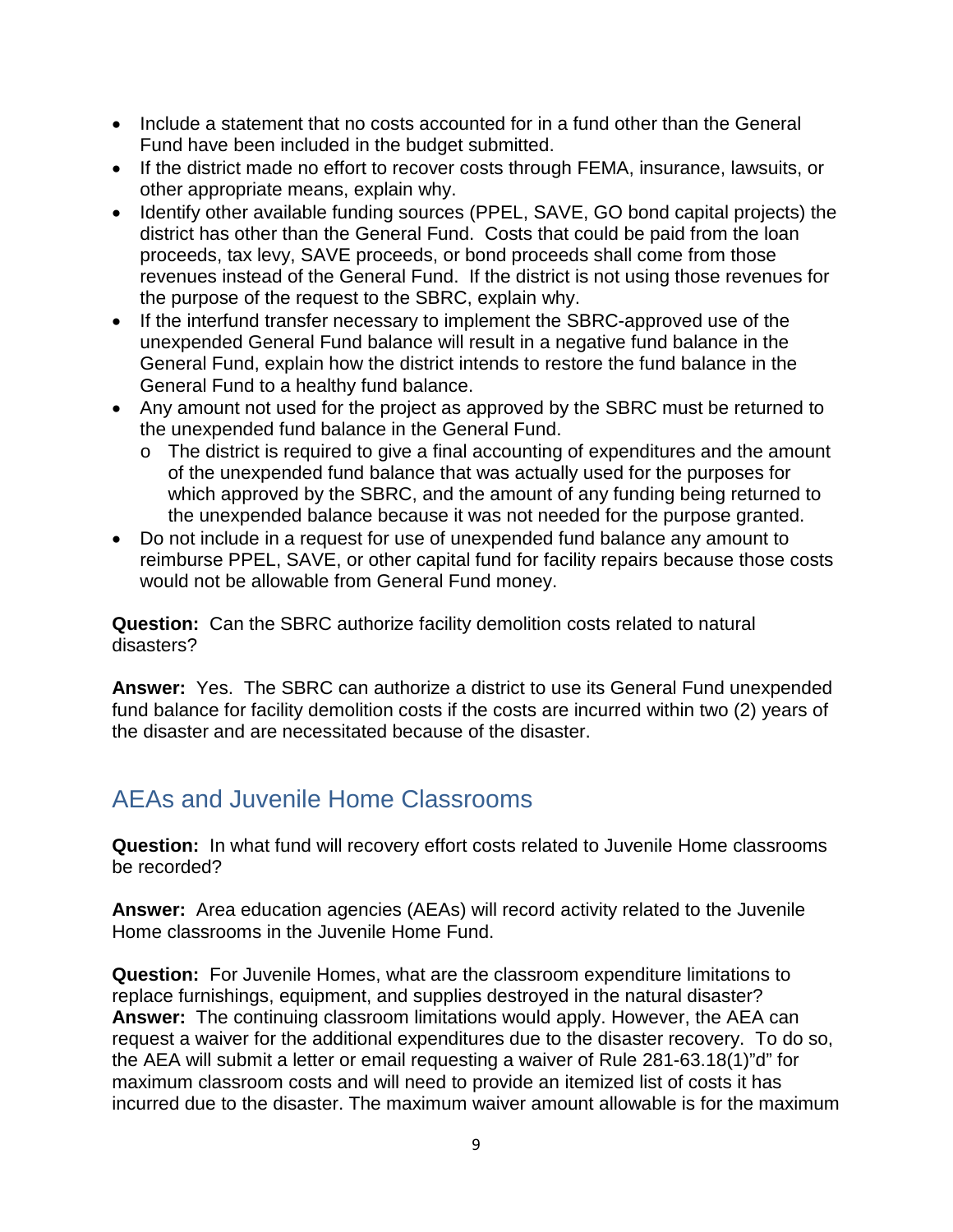amount for an existing classroom plus the additional costs due to the flood, but not more than the maximum allowed for a new classroom. The AEA will not automatically be allowed the amount for a new classroom.

**Question:** For Juvenile Homes, are classroom expenditures related to natural disasters considered at gross amount or net after insurance claim proceeds deducted?

**Answer:** These expenditures are considered gross. However, AEAs will report any revenues received related to these expenditures in the Juvenile Home Fund, which reduces the amount financed by the state Juvenile Home Advance Funding.

**Question:** For Juvenile Homes, are there waivers for considering a continuing classroom to be a new classroom if everything must be replaced due to natural disasters?

**Answer:** No.

#### <span id="page-9-0"></span>**Transportation**

**Question:** What avenue of financial resources is available for vehicle repair and/or replacement outside of district funds if a school district has incurred vehicle losses due to weather related issues (flooding, hail, wind damage, tornado)?

**Answer:** Contact the school district insurance carrier to determine if weather related losses could be covered under the insurance policies. Also contact FEMA regarding eligibility for available funding.

**Question:** Can a school district rent or lease school buses from a neighboring school district, when the district's school bus fleet suffered damage due to flooding and a tornado, until the replacement and/or repaired vehicles are received?

**Answer:** Yes. A written document signed by both districts specifying duties and responsibilities of each should be written and on file. The receiving district would be required to letter the school bus according to Iowa School Bus Construction Standards, IAC 281-44.4(20) Identification, paragraph b. "The bus, whether school-owned or privately owned, shall have displayed at the beltline on each side of the vehicle the official name of the school in black standard unshaded letters at least five inches, but not more than seven inches high." Example: Blank Community School District.

**Question:** Can the district exceed riding time if due to flooding, several bridges have been washed out on the school district's bus routes. This requires the district to travel several additional miles to pick up students.

**Answer:** The district can exceed riding time only with the approval of a waiver from the Director of the Department of Education. Iowa administrative rule 281--43.1(3) limits the